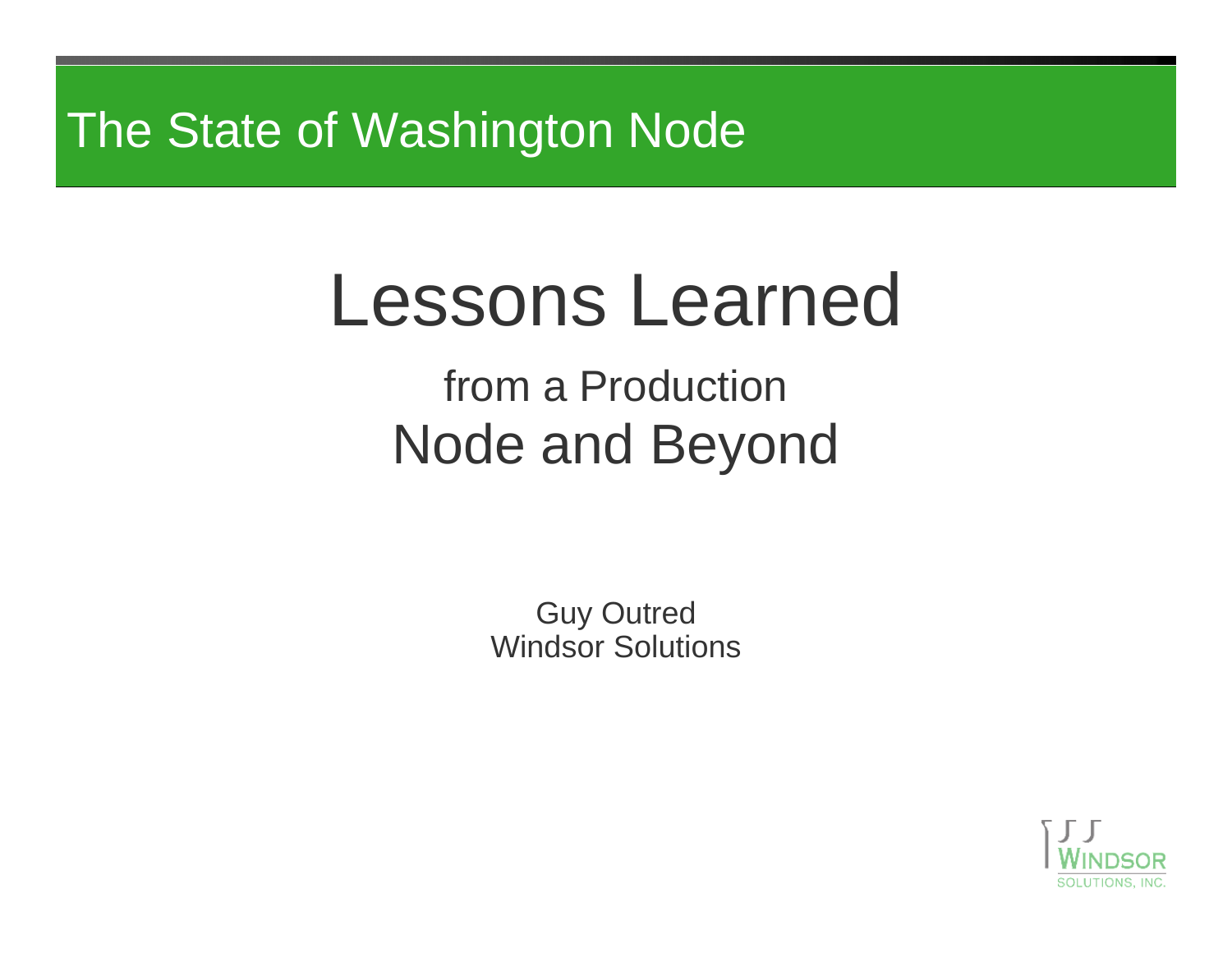# Washington Department of Ecology Node

- FRS data flow in production October 2003
- .Net & SQL Server 2000
- Winner of the Microsoft Government Productivity Solution State Award
- Demonstrated Node Configuration available
- **Being implemented at Kansas DHE** 
	- .Net & Oracle RDBMS

**Contact:** Debbie Stewart

[dste461@ecy.wa.gov](mailto:dste461@ecy.wa.gov)

(360) 407-7048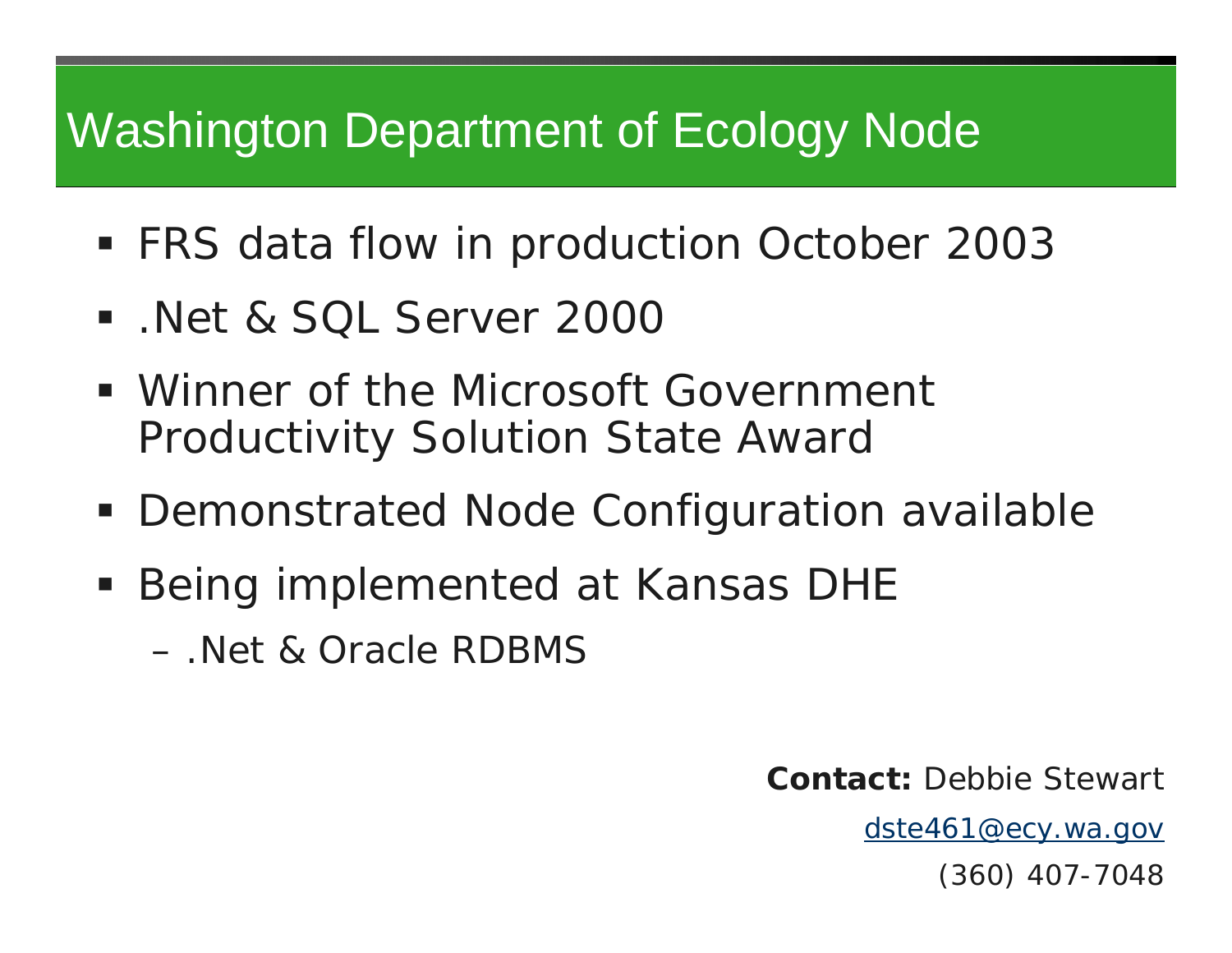# Lessons Learned – Node Considerations

- **XML** documents are not bandwidth friendly
	- WA Facility ID Full Data Solicitation
		- 100 Mb XML File = 4 Mb compressed file
- RPC, but Doc/Literal compatible
	- Doc/Literal will be a likely future use
	- $\mathcal{L}_{\mathcal{A}}$ -Ideally, incorporate a Doc/Literal -> RPC translator

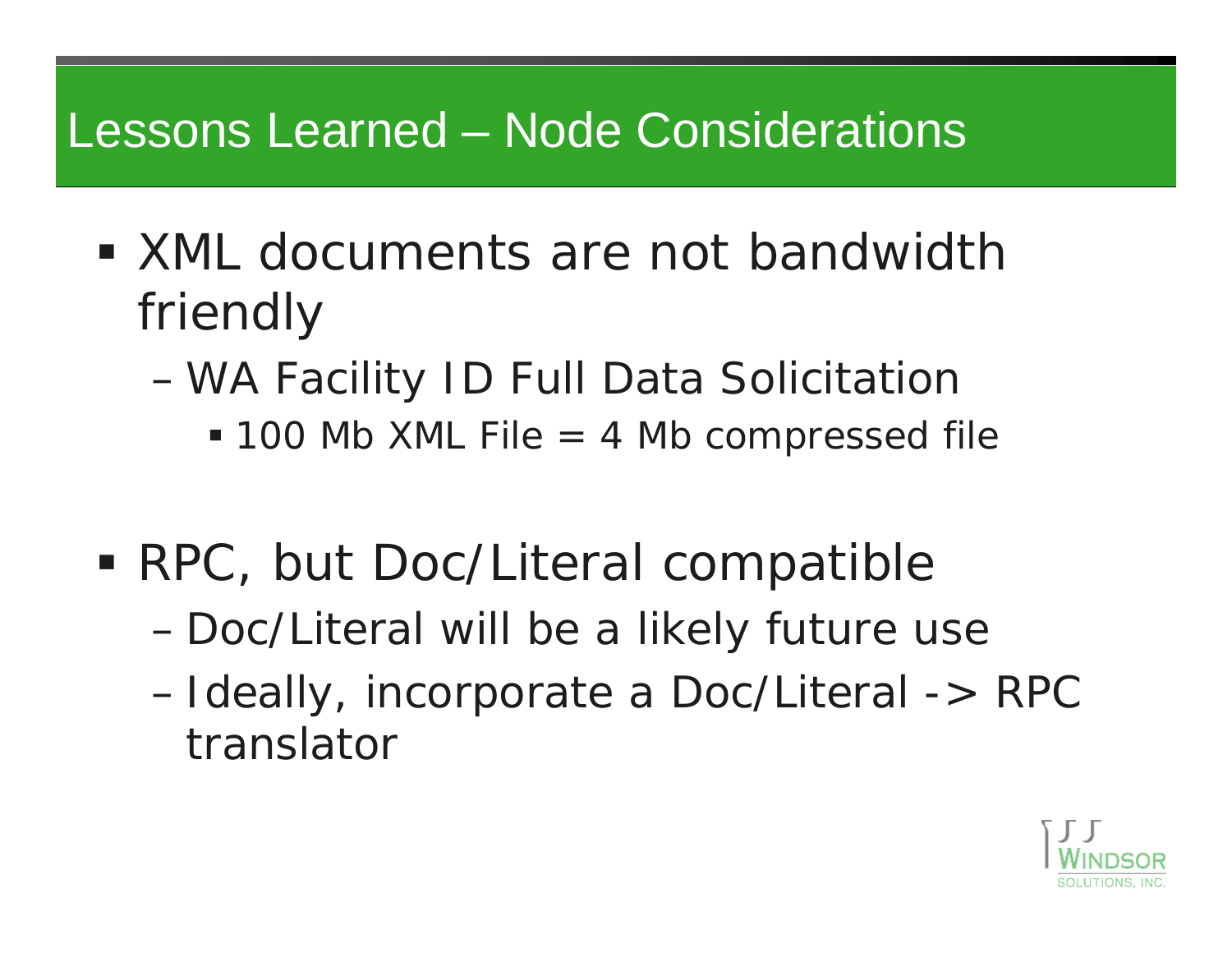# Lessons Learned – Node Considerations

- Staging Database and/or Live Connection
	- Staging Database:
		- Replication into Schema format performance
		- Additional security
	- –Live Database Connection:
		- Real-time access to date
		- Capable of data manipulation
			- (i.e., for incoming data)

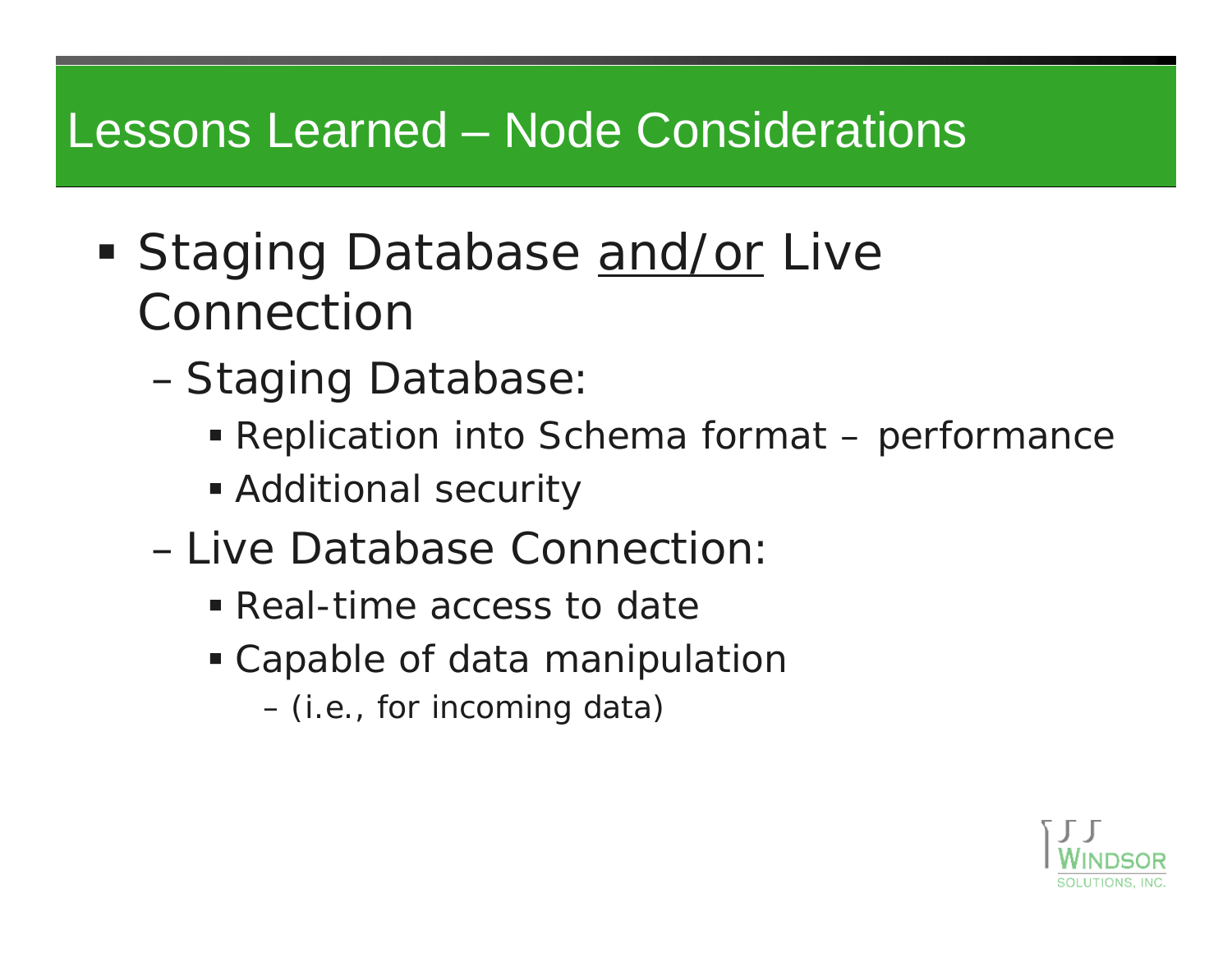# Node Administration Capabilities

- $\triangleright$  Flow configuration
- $\triangleright$  Notification, notification
- ¾ Searchable activity logging
- ¾ Document management
- $\triangleright$  Scheduling
- ¾ Automatic XML (de)compression

| NodeAdmin - [Document]<br>File Help          |                                              |              |                                                    |                                 |                    |            | $\begin{array}{c c c c c} \hline \textbf{a} & \textbf{b} & \textbf{c} & \textbf{b} \\ \hline \end{array}$<br>$-10 \times$ |  |
|----------------------------------------------|----------------------------------------------|--------------|----------------------------------------------------|---------------------------------|--------------------|------------|---------------------------------------------------------------------------------------------------------------------------|--|
| Node Documents                               |                                              |              |                                                    |                                 |                    |            |                                                                                                                           |  |
| <b>Node Documents</b>                        |                                              |              |                                                    |                                 |                    |            |                                                                                                                           |  |
| Name                                         |                                              |              | Created On                                         |                                 | Type               | Data Flow  |                                                                                                                           |  |
| 08d660af-7ec7-487d-acc1-bd8b1d608b71.xml.zip |                                              |              | 7/31/2003 4:58 PM                                  |                                 | ZIP                | <b>FRS</b> |                                                                                                                           |  |
| 193b7692-49a0-4c2c-9789-0f2179cefcca.xml.zip |                                              |              | 7/31/2003 10:33 AM                                 |                                 | ZIP                |            |                                                                                                                           |  |
| 37d69492-a906-4dcb-8c87-979ec54bf6fc.xml.zip |                                              |              | 7/31/2003 9:09 AM                                  |                                 | ZIP                |            |                                                                                                                           |  |
|                                              | 408adcc9-d4f6-474c-bdff-2a7cb84b2d60.xml.zip |              |                                                    | 7/31/2003 4:57 PM               |                    | <b>FRS</b> |                                                                                                                           |  |
|                                              | 46e9f4b1-a0cd-43a7-ba72-6c506e83e073.xml.zip |              |                                                    | 7/31/2003 1:01 PM               |                    | <b>FRS</b> |                                                                                                                           |  |
|                                              | 53b9eabc-20f4-41ef-97d8-0f565de8fd8d.xml.zip |              |                                                    | 7/29/2003 4:21 PM               |                    |            |                                                                                                                           |  |
| Account                                      | 74d2d935-b93a-4261-98bb-b7c1f5f18920.xml.zip |              |                                                    | 7/31/2003 12:45 PM              |                    |            |                                                                                                                           |  |
|                                              | 807ba08c-953c-4216-8ef4-676c01ed444c.xml.zip |              |                                                    | 7/31/2003 12:06 PM              |                    |            |                                                                                                                           |  |
|                                              | 9d56ae58-5615-40c7-9153-50347426b709.xml.zip |              |                                                    | 7/31/2003 9:11 AM               |                    |            |                                                                                                                           |  |
| cdx.wsdl                                     |                                              |              |                                                    | 7/31/2003 10:33 AM              | XML                | test       |                                                                                                                           |  |
| Service                                      | dc392613-2373-46fc-b422-b6ed184dbbd8.xml.zip |              |                                                    | 7/31/2003 12:44 PM              | ZIP                |            |                                                                                                                           |  |
| name2                                        |                                              |              |                                                    | 7/31/2003 1:34 PM               |                    | <b>FRS</b> |                                                                                                                           |  |
| name2                                        |                                              |              |                                                    | 8/4/2003 9:57 AM<br>BIN         |                    | <b>FRS</b> |                                                                                                                           |  |
| Notif.xml                                    |                                              |              |                                                    | 7/31/2003 1:34 PM<br><b>XML</b> |                    | <b>FRS</b> |                                                                                                                           |  |
| Notif.xml                                    |                                              |              |                                                    | 8/4/2003 9:57 AM<br><b>XML</b>  |                    | <b>FRS</b> |                                                                                                                           |  |
| soapclient.gif<br>Transaction                |                                              |              | 7/31/2003 10:33 AM                                 |                                 | <b>BIN</b>         | test       |                                                                                                                           |  |
| Upload New Document                          |                                              |              |                                                    |                                 |                    |            |                                                                                                                           |  |
| Document                                     |                                              |              |                                                    |                                 |                    |            | $\sim$                                                                                                                    |  |
| Dataflow<br>Document                         |                                              |              |                                                    |                                 |                    | Cancel     | Upload                                                                                                                    |  |
| Document Details                             |                                              |              |                                                    |                                 |                    |            |                                                                                                                           |  |
| 193b7692-49a0-4c2c-9789-0f2179cefcc<br>Name: |                                              | Transactions |                                                    |                                 |                    |            |                                                                                                                           |  |
| Size:                                        | User<br>369 Bytes                            |              | Dataflow                                           | Created On                      |                    | Status     |                                                                                                                           |  |
|                                              | cdx<br>Data Flow:                            |              |                                                    | 7/31/2003                       | Processed          |            |                                                                                                                           |  |
|                                              |                                              |              |                                                    |                                 |                    |            |                                                                                                                           |  |
| Data Type: ZIP                               |                                              |              |                                                    |                                 |                    |            |                                                                                                                           |  |
| Created On: 7/31/2003 10:33:09 AM            |                                              |              |                                                    |                                 |                    |            |                                                                                                                           |  |
| Delete<br>Validation                         | Download                                     |              |                                                    |                                 | Add Transaction(s) |            |                                                                                                                           |  |
| Current status: Ready                        |                                              |              | Last modified by: MCHMARNY on 7/31/2003 5:15:18 PM |                                 |                    |            |                                                                                                                           |  |

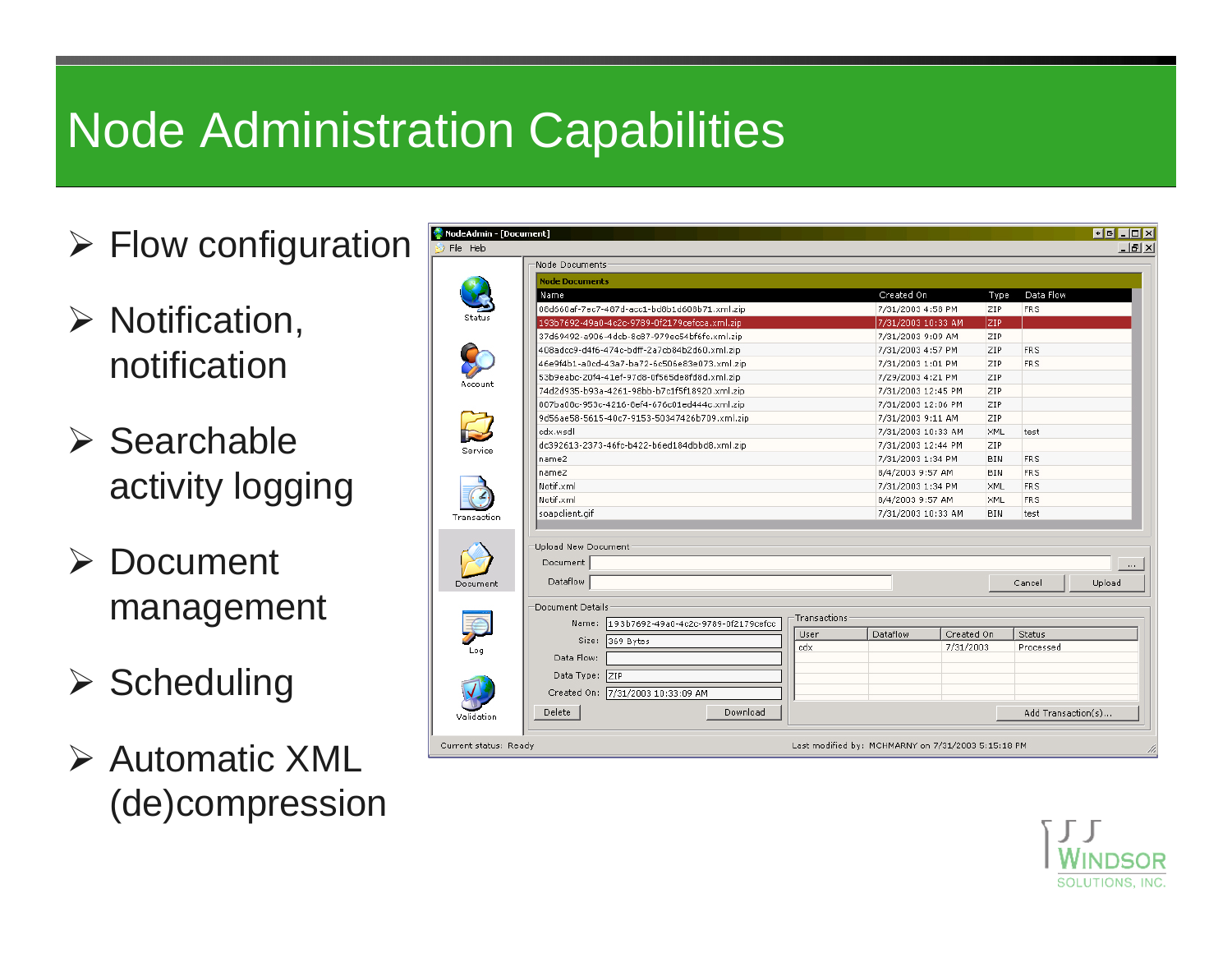# A Consideration from Beyond your Node

- Employ a 'Service Based Approach' to new systems
	- – Non-node data management systems may have future flows
	- –Consider web services to broker database interaction

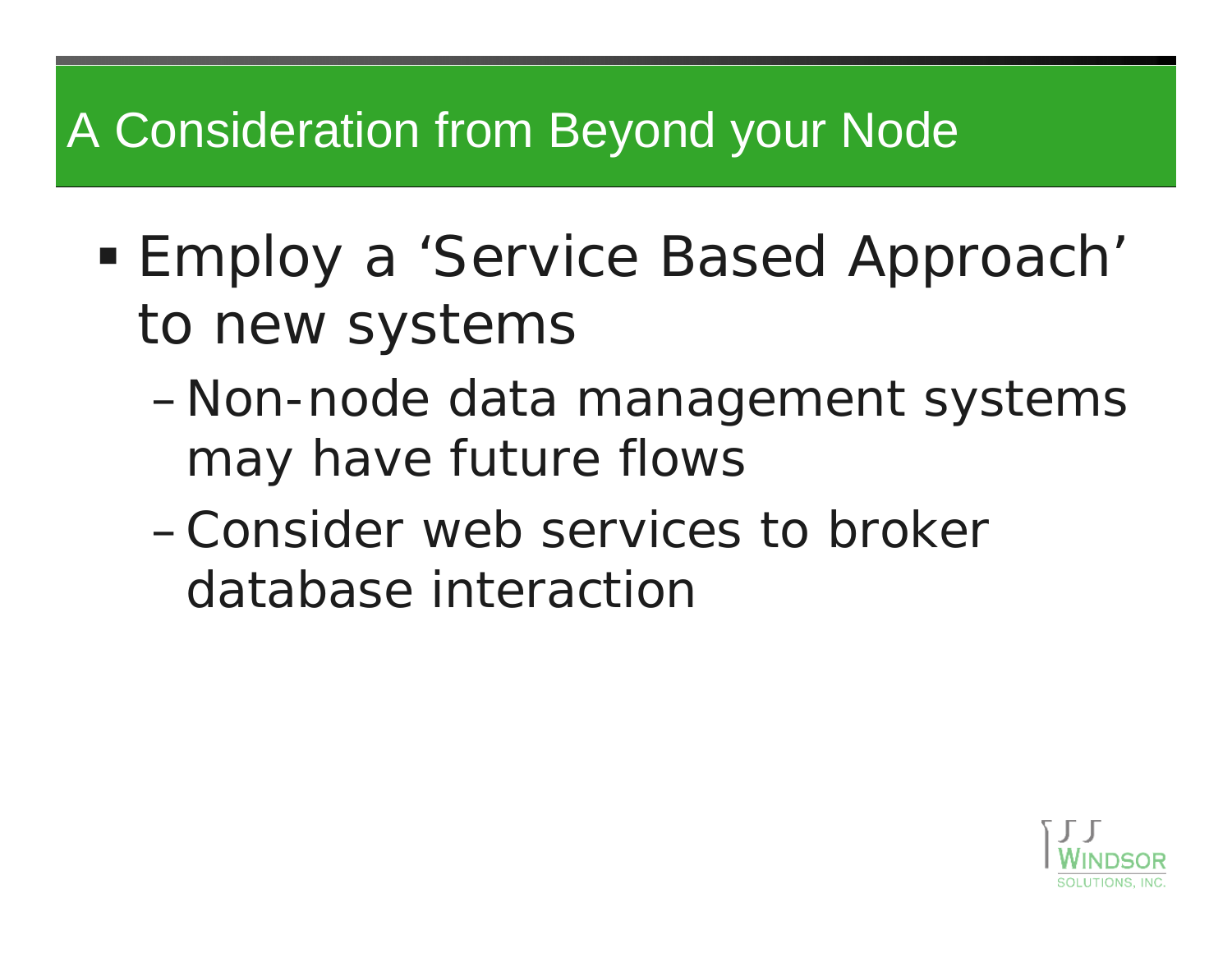# HTTP Proxy vs. DMZ Architecture

#### **DMZ Topology**